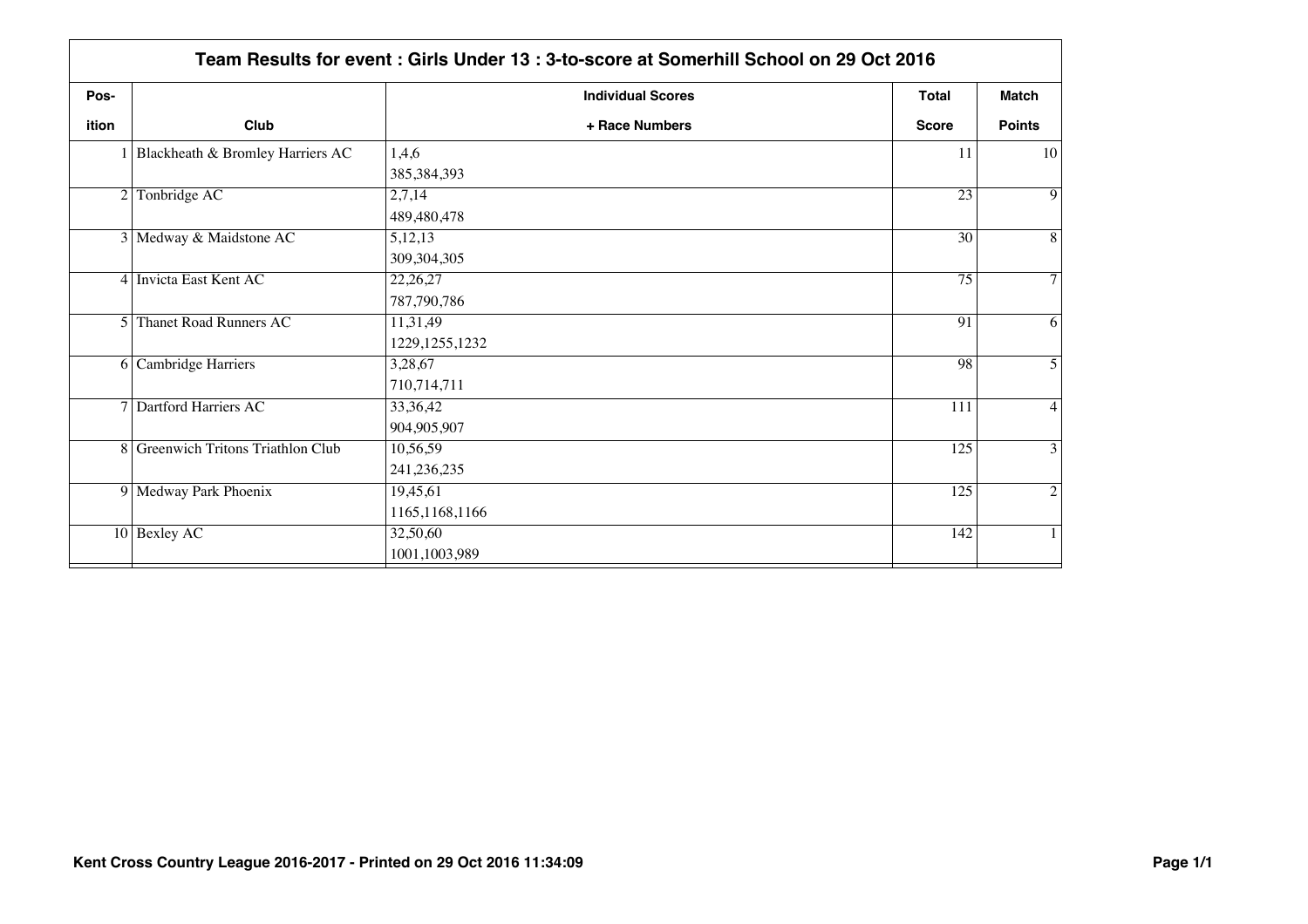| Pos-  |                                    | <b>Individual Scores</b> | Total           | Match          |
|-------|------------------------------------|--------------------------|-----------------|----------------|
| ition | Club                               | + Race Numbers           | <b>Score</b>    | <b>Points</b>  |
|       | Tonbridge AC                       | 1,2,3                    | 6               | 9              |
|       |                                    | 507,496,501              |                 |                |
|       | 2 Blackheath & Bromley Harriers AC | 4,6,12                   | 22              | 8              |
|       |                                    | 430,419,421              |                 |                |
|       | 3 Medway & Maidstone AC            | 10,13,15                 | 38              | 7              |
|       |                                    | 97,98,100                |                 |                |
|       | 4 Thanet Road Runners AC           | 11,25,34                 | $\overline{70}$ | 6              |
|       |                                    | 1236, 1254, 1253         |                 |                |
|       | 5 Cambridge Harriers               | 18,35,40                 | 93              | 5              |
|       |                                    | 838, 842, 836            |                 |                |
|       | 6 Judd School                      | 38,41,46                 | 125             | 4              |
|       |                                    | 1289,1189,1190           |                 |                |
|       | 7 Dartford Harriers AC             | 32,33,62                 | 127             | 3              |
|       |                                    | 768, 767, 766            |                 |                |
|       | 8 Bexley AC                        | 14,70,73                 | 157             | $\overline{c}$ |
|       |                                    | 1013,1151,1010           |                 |                |
|       | 9 S-Factor AC                      | 43,64,74                 | 181             | $\mathbf{1}$   |
|       |                                    | 982,983,987              |                 |                |
|       |                                    |                          |                 |                |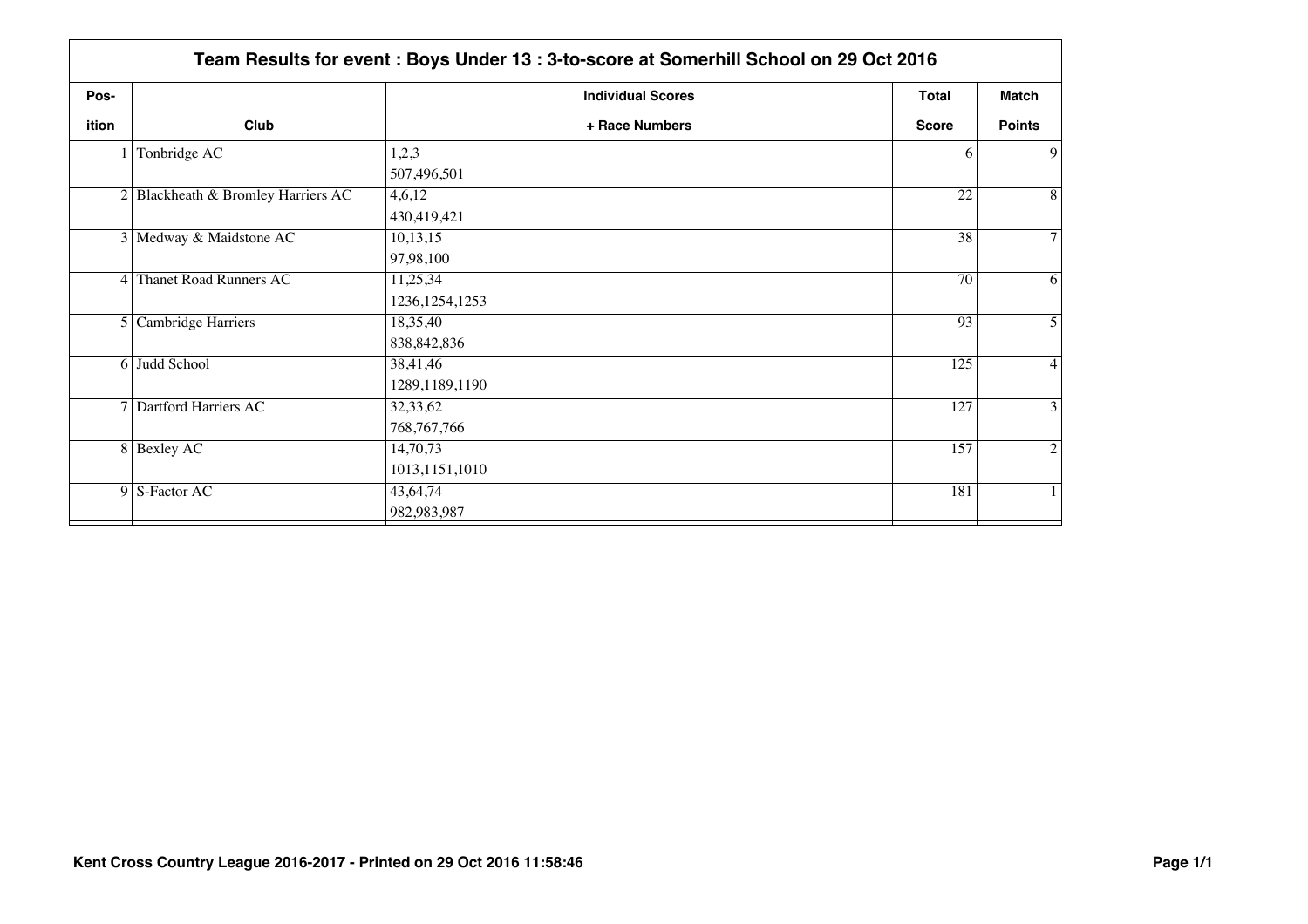|                | Team Results for event: Girls Under 15: 3-to-score at Somerhill School on 29 Oct 2016 |                          |              |                |  |  |
|----------------|---------------------------------------------------------------------------------------|--------------------------|--------------|----------------|--|--|
| Pos-           |                                                                                       | <b>Individual Scores</b> | Total        | Match          |  |  |
| ition          | Club                                                                                  | + Race Numbers           | <b>Score</b> | <b>Points</b>  |  |  |
|                | 1 Blackheath & Bromley Harriers AC                                                    | 1,5,7                    | 13           | $\tau$         |  |  |
|                |                                                                                       | 360, 379, 372            |              |                |  |  |
| $\overline{2}$ | Tonbridge AC                                                                          | 4,8,9                    | 21           | 6              |  |  |
|                |                                                                                       | 516,523,517              |              |                |  |  |
|                | 3 Invicta East Kent AC                                                                | 3,12,22                  | 37           | 5              |  |  |
|                |                                                                                       | 793,795,792              |              |                |  |  |
|                | 4 Thanet Road Runners AC                                                              | 2,18,30                  | 50           | $\overline{4}$ |  |  |
|                |                                                                                       | 1240, 1239, 1241         |              |                |  |  |
|                | 5 Dartford Harriers AC                                                                | 17,21,31                 | 69           | 3              |  |  |
|                |                                                                                       | 899,898,900              |              |                |  |  |
|                | 6 Medway & Maidstone AC                                                               | 6,29,34                  | 69           | $\overline{2}$ |  |  |
|                |                                                                                       | 298, 296, 295            |              |                |  |  |
|                | 7 Cambridge Harriers                                                                  | 44,45,46                 | 135          | $\mathbf{1}$   |  |  |
|                |                                                                                       | 719,716,1299             |              |                |  |  |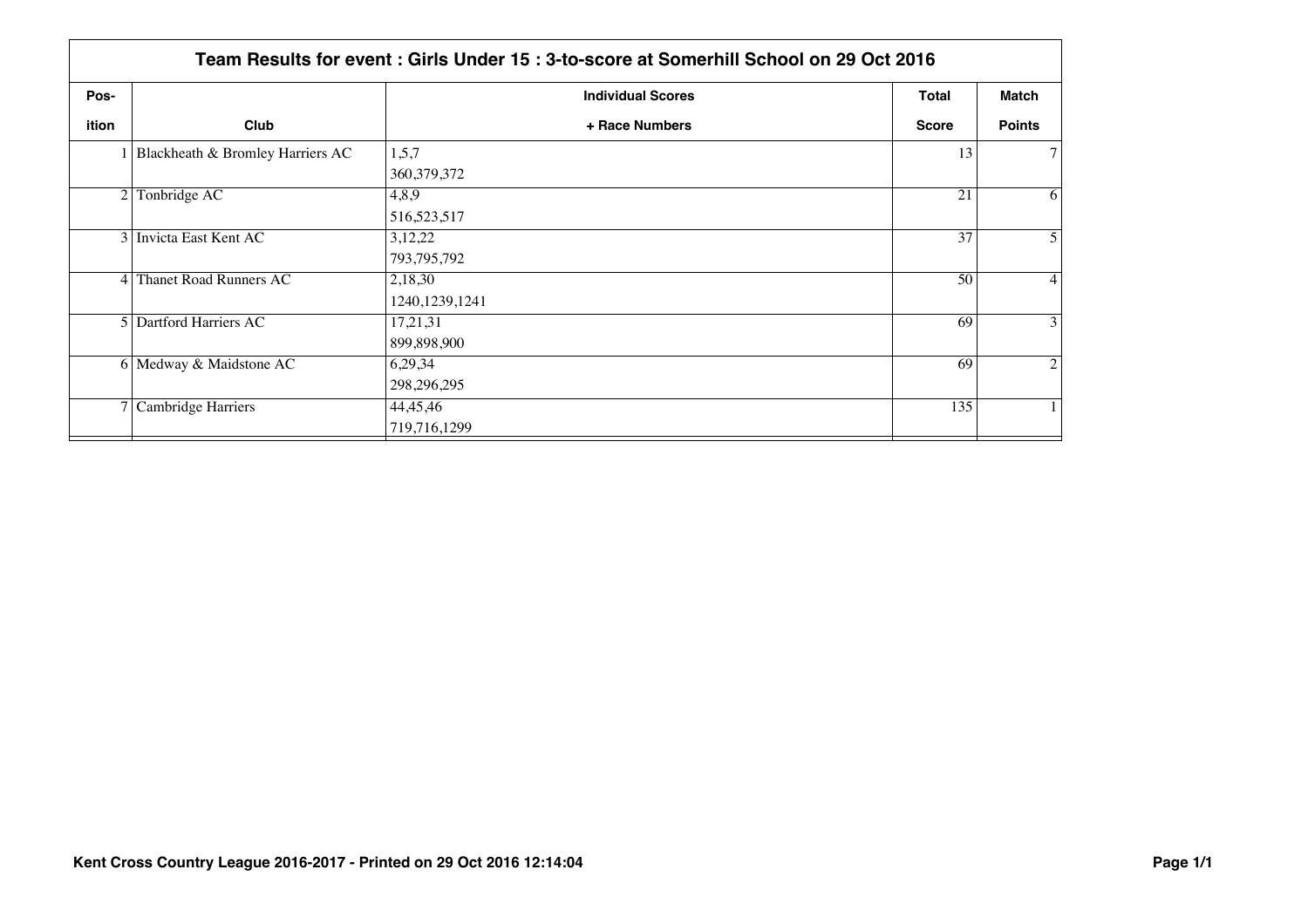| Pos-  |                                    | <b>Individual Scores</b> | <b>Total</b>    | <b>Match</b>    |
|-------|------------------------------------|--------------------------|-----------------|-----------------|
| ition | Club                               | + Race Numbers           | <b>Score</b>    | <b>Points</b>   |
|       | Tonbridge AC                       | 4,7,12                   | 23              | 11              |
|       |                                    | 529, 532, 528            |                 |                 |
|       | $2$ Bexley AC                      | 8,9,10                   | $\overline{27}$ | $\overline{10}$ |
|       |                                    | 1019,1018,1020           |                 |                 |
|       | 3 Invicta East Kent AC             | 3,5,25                   | $\overline{33}$ | $\overline{9}$  |
|       |                                    | 808,971,806              |                 |                 |
|       | 4 Blackheath & Bromley Harriers AC | 6,17,23                  | 46              | 8               |
|       |                                    | 438, 441, 439            |                 |                 |
|       | 5 Medway & Maidstone AC            | 11,13,27                 | $\overline{51}$ | $\overline{7}$  |
|       |                                    | 115, 108, 113            |                 |                 |
|       | 6 Cambridge Harriers               | 1,22,36                  | 59              | 6               |
|       |                                    | 846,850,848              |                 |                 |
|       | 7 Beech Grove Academy              | 18,20,49                 | 87              | 5               |
|       |                                    | 37, 33, 35               |                 |                 |
|       | 8 Dartford Harriers AC             | 2,40,52                  | 94              | 4               |
|       |                                    | 769,754,755              |                 |                 |
|       | 9 Thanet Road Runners AC           | 14,58,64                 | 136             | 3               |
|       |                                    | 1246, 1251, 1250         |                 |                 |
|       | 10 Judd School                     | 35,56,60                 | 151             | $\overline{2}$  |
|       |                                    | 1176,1179,1171           |                 |                 |
|       | 11 Medway Park Phoenix             | 50,67,72                 | 189             | 1               |
|       |                                    | 1162, 1163, 706          |                 |                 |
|       |                                    |                          |                 |                 |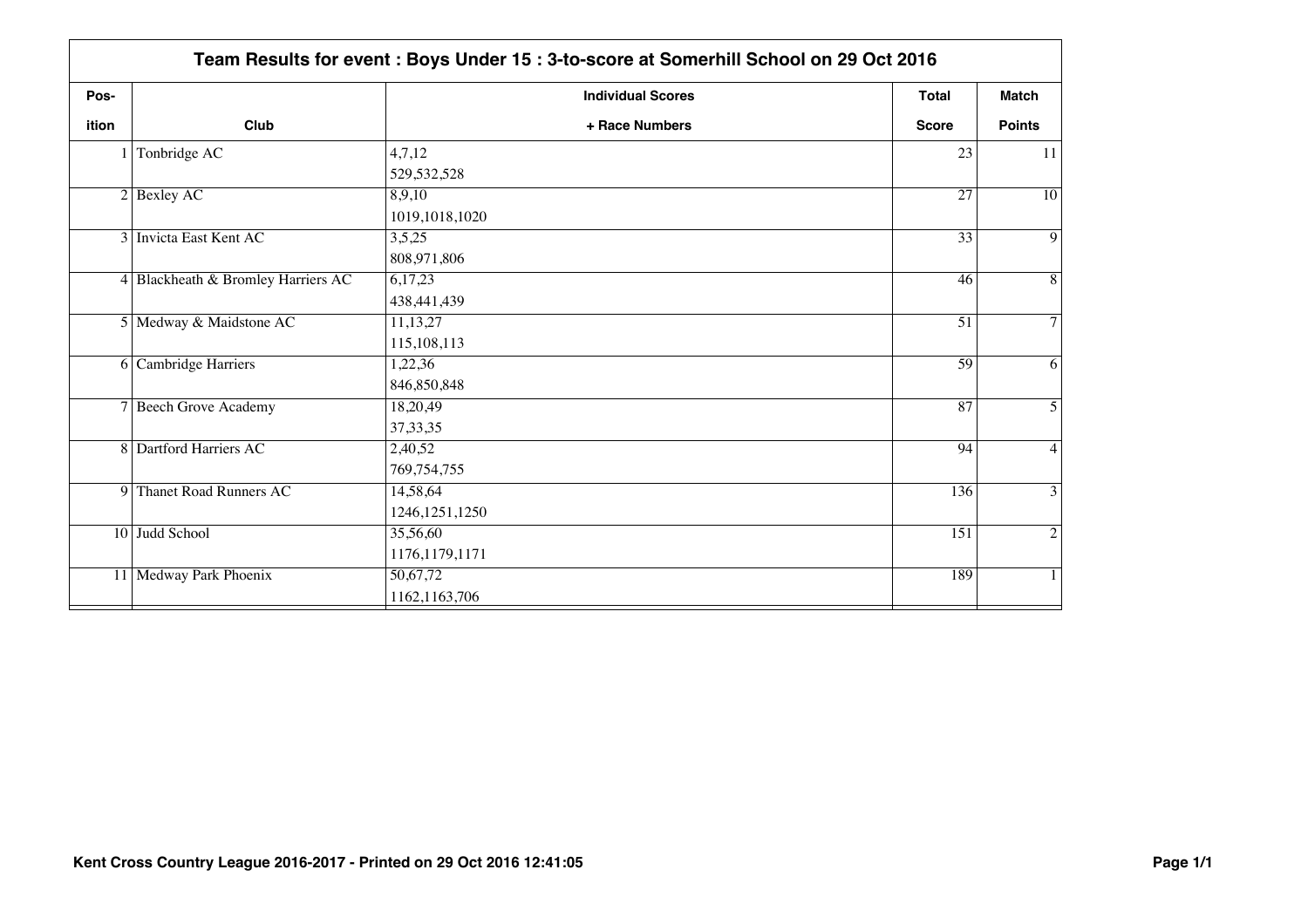|       | Team Results for event: Women Under 17: 3-to-score at Somerhill School on 29 Oct 2016 |                          |              |                   |  |  |
|-------|---------------------------------------------------------------------------------------|--------------------------|--------------|-------------------|--|--|
| Pos-  |                                                                                       | <b>Individual Scores</b> | <b>Total</b> | Match             |  |  |
| ition | Club                                                                                  | + Race Numbers           | Score        | <b>Points</b>     |  |  |
|       | 1 Blackheath & Bromley Harriers AC                                                    | 3,7,8<br>359, 355, 352   | 18           | 5 <sup>1</sup>    |  |  |
|       | 2 Dartford Harriers AC                                                                | 1,10,11<br>891,894,889   | 22           | $\vert 4 \vert$   |  |  |
|       | 3 Tonbridge AC                                                                        | 6.9,14<br>547, 544, 1276 | 29           | $\lvert 3 \rvert$ |  |  |
|       | 4 Invicta East Kent AC                                                                | 5, 13, 15<br>799,797,796 | 33           | $\overline{2}$    |  |  |
|       | 5 Cambridge Harriers                                                                  | 4,16,20<br>720, 723, 724 | 40           |                   |  |  |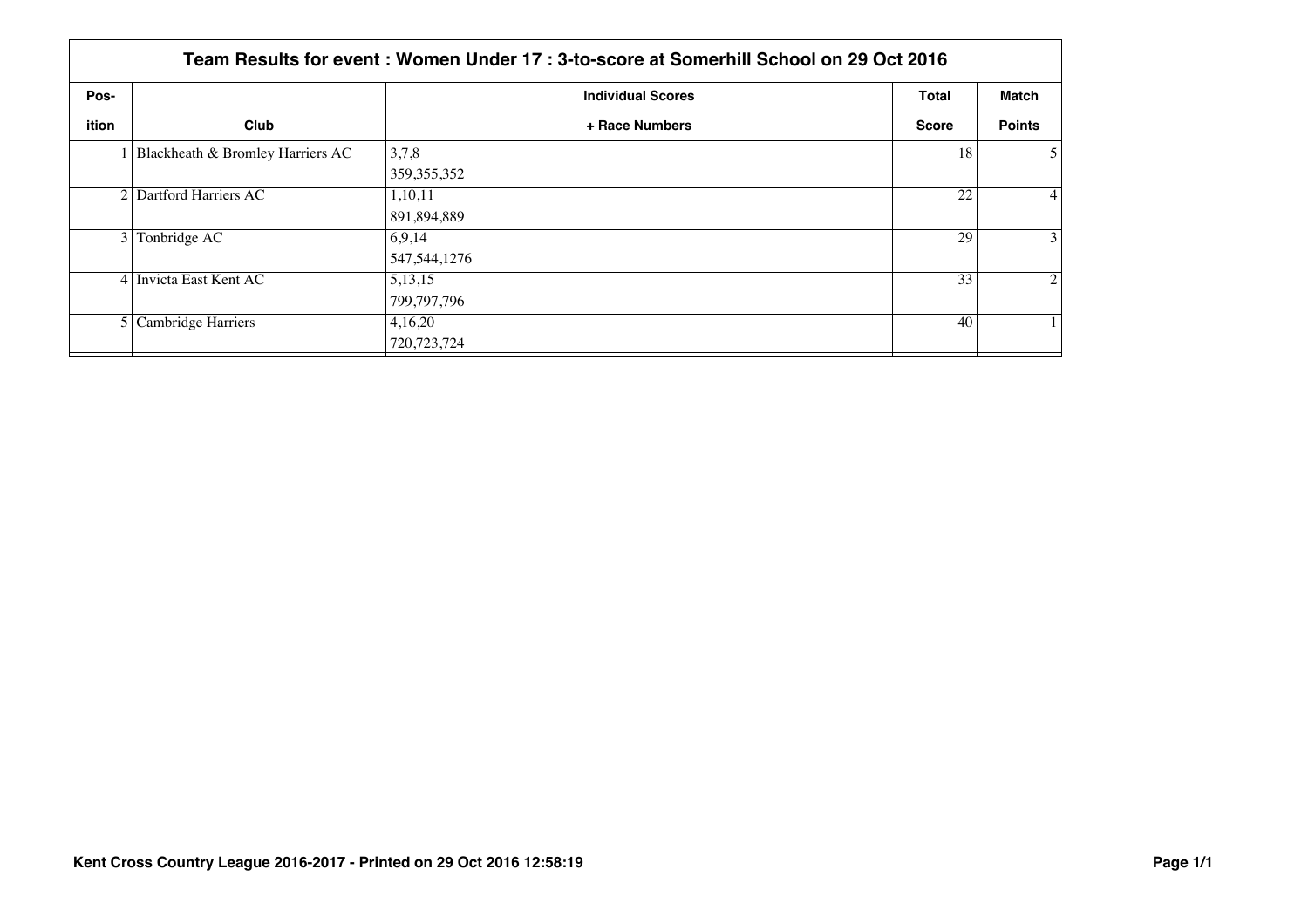|       | Team Results for event: Men Under 17: 3-to-score at Somerhill School on 29 Oct 2016 |                          |                 |                |  |  |
|-------|-------------------------------------------------------------------------------------|--------------------------|-----------------|----------------|--|--|
| Pos-  |                                                                                     | <b>Individual Scores</b> | <b>Total</b>    | Match          |  |  |
| ition | Club                                                                                | + Race Numbers           | <b>Score</b>    | <b>Points</b>  |  |  |
|       | 1 Tonbridge AC                                                                      | 1,2,6                    | 9               | 7              |  |  |
|       |                                                                                     | 558, 548, 551            |                 |                |  |  |
|       | 2 Blackheath & Bromley Harriers AC                                                  | 4,13,15                  | $3\overline{2}$ | 6              |  |  |
|       |                                                                                     | 460, 461, 459            |                 |                |  |  |
|       | 3 Cambridge Harriers                                                                | 3,8,31                   | 42              | 5              |  |  |
|       |                                                                                     | 851, 855, 853            |                 |                |  |  |
|       | 4 Medway & Maidstone AC                                                             | 11,18,25                 | 54              | $\overline{4}$ |  |  |
|       |                                                                                     | 125, 123, 122            |                 |                |  |  |
|       | 5 Dartford Harriers AC                                                              | 10,17,33                 | 60              | 3              |  |  |
|       |                                                                                     | 758,760,757              |                 |                |  |  |
|       | 6 Invicta East Kent AC                                                              | 14, 19, 30               | 63              | $\overline{2}$ |  |  |
|       |                                                                                     | 816,815,818              |                 |                |  |  |
|       | 7 Beech Grove Academy                                                               | 20,23,24                 | 67              |                |  |  |
|       |                                                                                     | 31, 34, 32               |                 |                |  |  |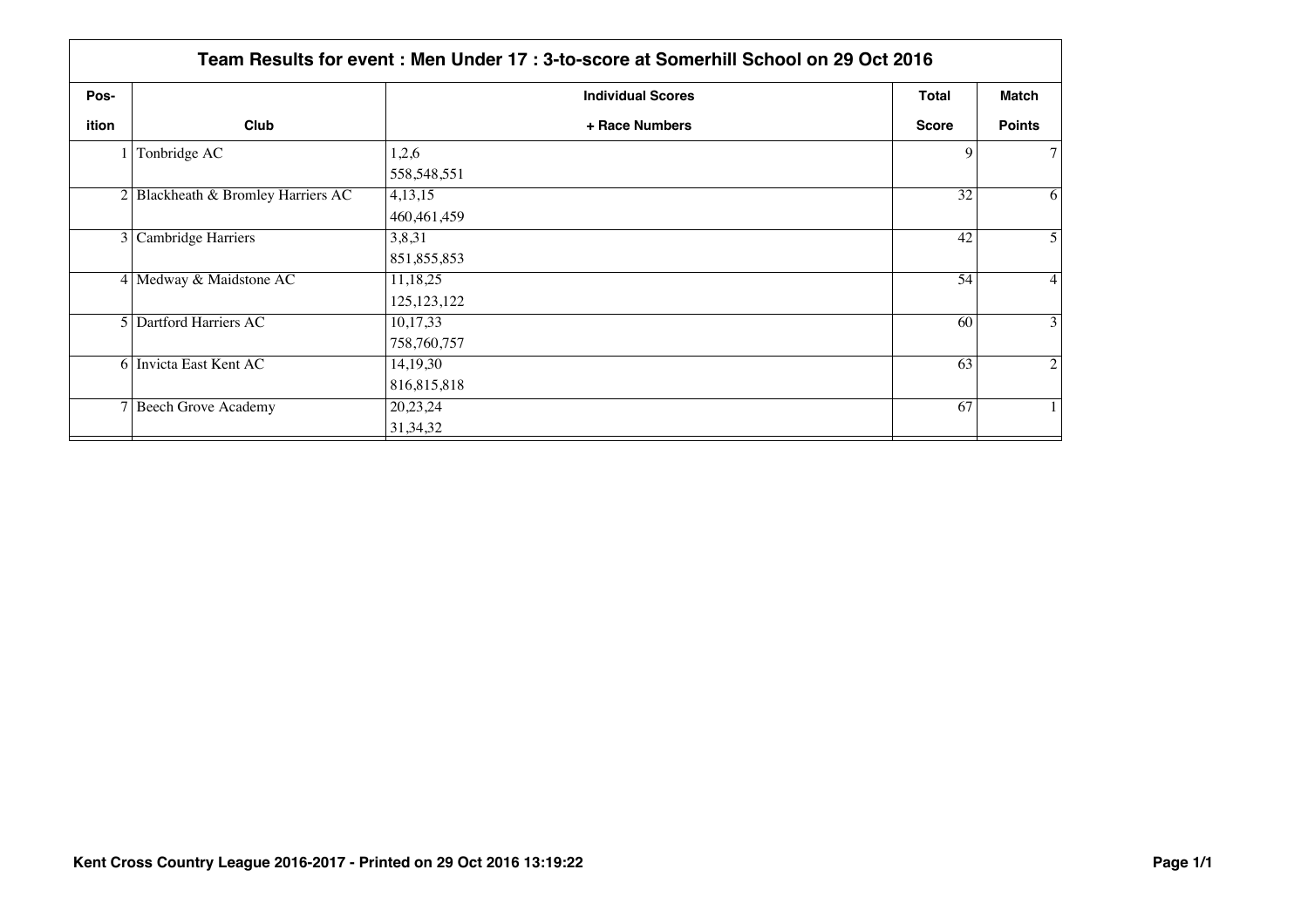|       | Team Results for event : Men Under 20 : 3-to-score at Somerhill School on 29 Oct 2016 |                            |              |                             |  |  |
|-------|---------------------------------------------------------------------------------------|----------------------------|--------------|-----------------------------|--|--|
| Pos-  |                                                                                       | <b>Individual Scores</b>   | Total        | Match                       |  |  |
| ition | Club                                                                                  | + Race Numbers             | <b>Score</b> | <b>Points</b>               |  |  |
|       | Beech Grove Academy                                                                   | 3,7,8<br>2002, 2003, 2001  | 18           | 3                           |  |  |
|       | 2 Dartford Harriers AC                                                                | 2,6,10<br>2032, 2030, 2031 | 18           | $\mathcal{D}_{\mathcal{L}}$ |  |  |
|       | 3 Medway & Maidstone AC                                                               | 5,9,12<br>2009, 2010, 2007 | 26           |                             |  |  |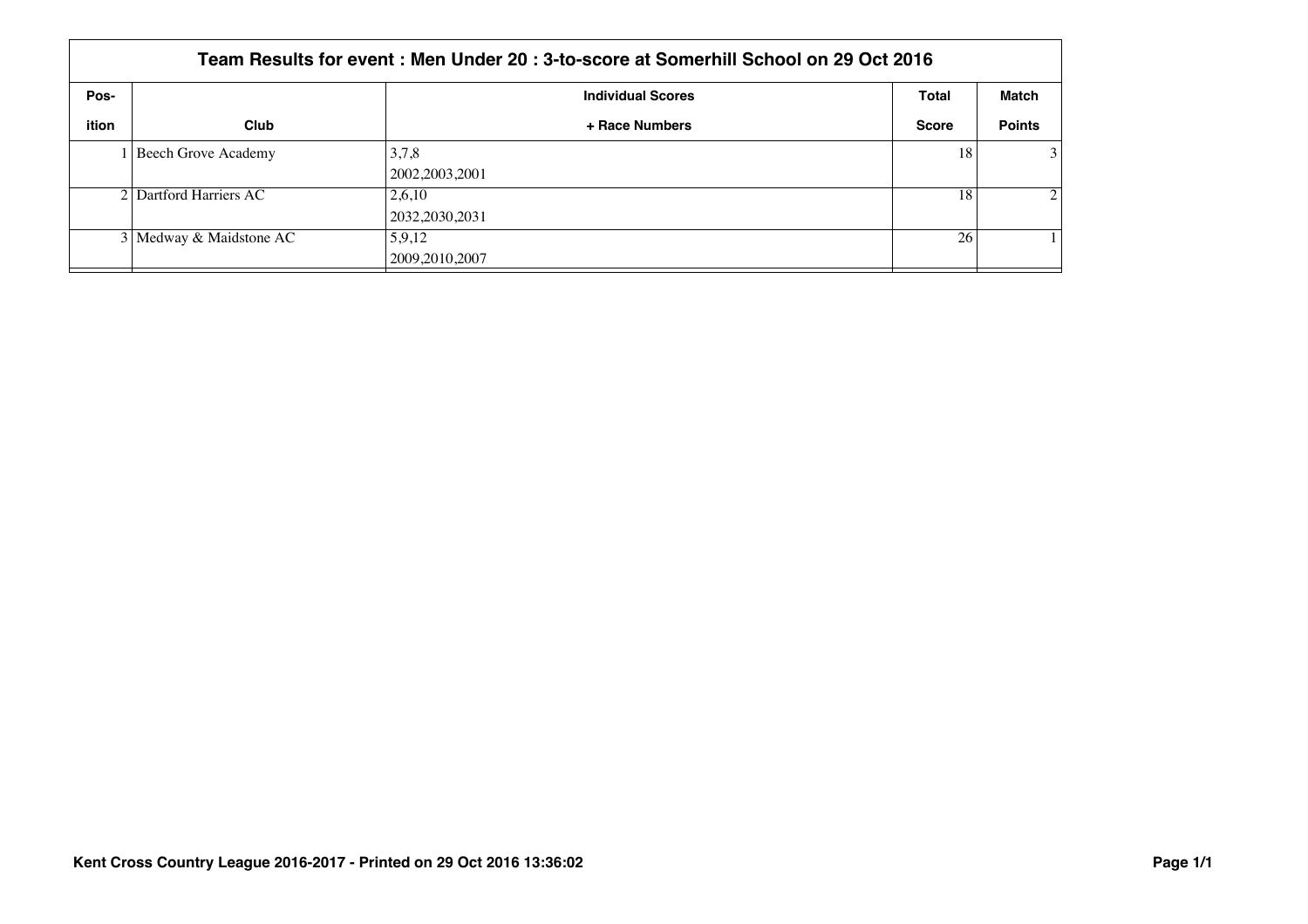| Pos-         |                                     | <b>Individual Scores</b> | Total            | <b>Match</b>    |
|--------------|-------------------------------------|--------------------------|------------------|-----------------|
| <b>ition</b> | Club                                | + Race Numbers           | <b>Score</b>     | <b>Points</b>   |
|              | 1 Blackheath & Bromley Harriers AC  | 1,2,6                    | 9                | 17              |
|              |                                     | 6114,330,326             |                  |                 |
|              | 2 Paddock Wood AC                   | 3,7,12                   | $\overline{22}$  | $\overline{16}$ |
|              |                                     | 284, 281, 283            |                  |                 |
|              | 3 Tonbridge AC                      | 8,10,13                  | $\overline{31}$  | $\overline{15}$ |
|              |                                     | 981,568,6120             |                  |                 |
|              | 4 Cambridge Harriers                | 4,15,30                  | 49               | $\overline{14}$ |
|              |                                     | 925,928,933              |                  |                 |
|              | 5 Dartford Road Runners             | 5,24,25                  | 54               | $\overline{13}$ |
|              |                                     | 991,993,1000             |                  |                 |
|              | <b>6</b> Dartford Harriers AC       | 14,16,27                 | $\overline{57}$  | $\overline{12}$ |
|              |                                     | 884, 871, 872            |                  |                 |
|              | 7 Medway & Maidstone AC             | 11,18,51                 | $\overline{80}$  | $\overline{11}$ |
|              |                                     | 314,311,313              |                  |                 |
|              | 8 Crystal Palace Triathletes        | 9,32,67                  | 108              | $\overline{10}$ |
|              |                                     | 45,55,47                 |                  |                 |
|              | 9 Beckenham RC                      | 22,44,47                 | 113              | $\overline{9}$  |
|              |                                     | 1130, 1134, 1137         |                  |                 |
|              | 10 Tunbridge Wells Harriers         | 33, 35, 55               | 123              | $\overline{8}$  |
|              |                                     | 682, 676, 1206           |                  |                 |
|              | 11 South Kent Harriers              | 20,49,60                 | 129              | $\overline{7}$  |
|              |                                     | 93,92,85                 |                  |                 |
|              | 12 Folkestone RC                    | 28,39,69                 | 136              | 6               |
|              |                                     | 1092, 1081, 1093         |                  |                 |
|              | 13 Istead & Ifield Harriers         | 21,58,65                 | 144              | $\overline{5}$  |
|              |                                     | 17,12,26                 |                  |                 |
|              | 14 Ashford AC                       | 26,57,95                 | 178              | $\overline{4}$  |
|              |                                     | 287, 286, 285            |                  |                 |
|              | 15 Greenwich Tritons Triathlon Club | 64,70,81                 | $\overline{215}$ | 3               |
|              |                                     | 198, 195, 194            |                  |                 |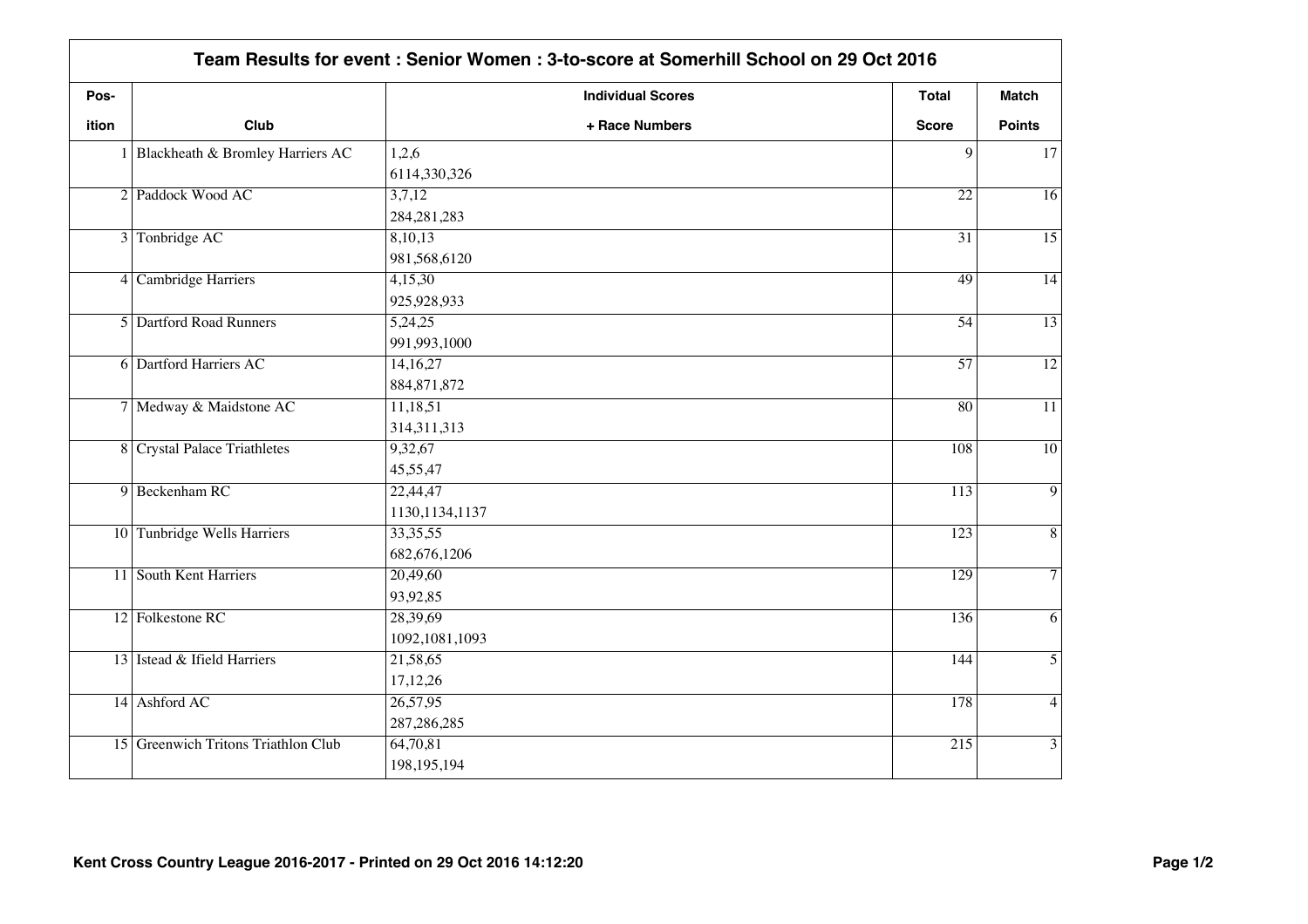| Team Results for event: Senior Women: 3-to-score at Somerhill School on 29 Oct 2016 |                           |                          |              |                |  |
|-------------------------------------------------------------------------------------|---------------------------|--------------------------|--------------|----------------|--|
| Pos-                                                                                |                           | <b>Individual Scores</b> | Total        | Match          |  |
| ition                                                                               | Club                      | + Race Numbers           | <b>Score</b> | <b>Points</b>  |  |
|                                                                                     | 16 Bexley AC              | 53,92,111                | 256          | $\mathfrak{D}$ |  |
|                                                                                     |                           | 1058, 1259, 1154         |              |                |  |
|                                                                                     | 17   Weald Triathlon Club | 83,102,107               | 292          |                |  |
|                                                                                     |                           | 632,635,630              |              |                |  |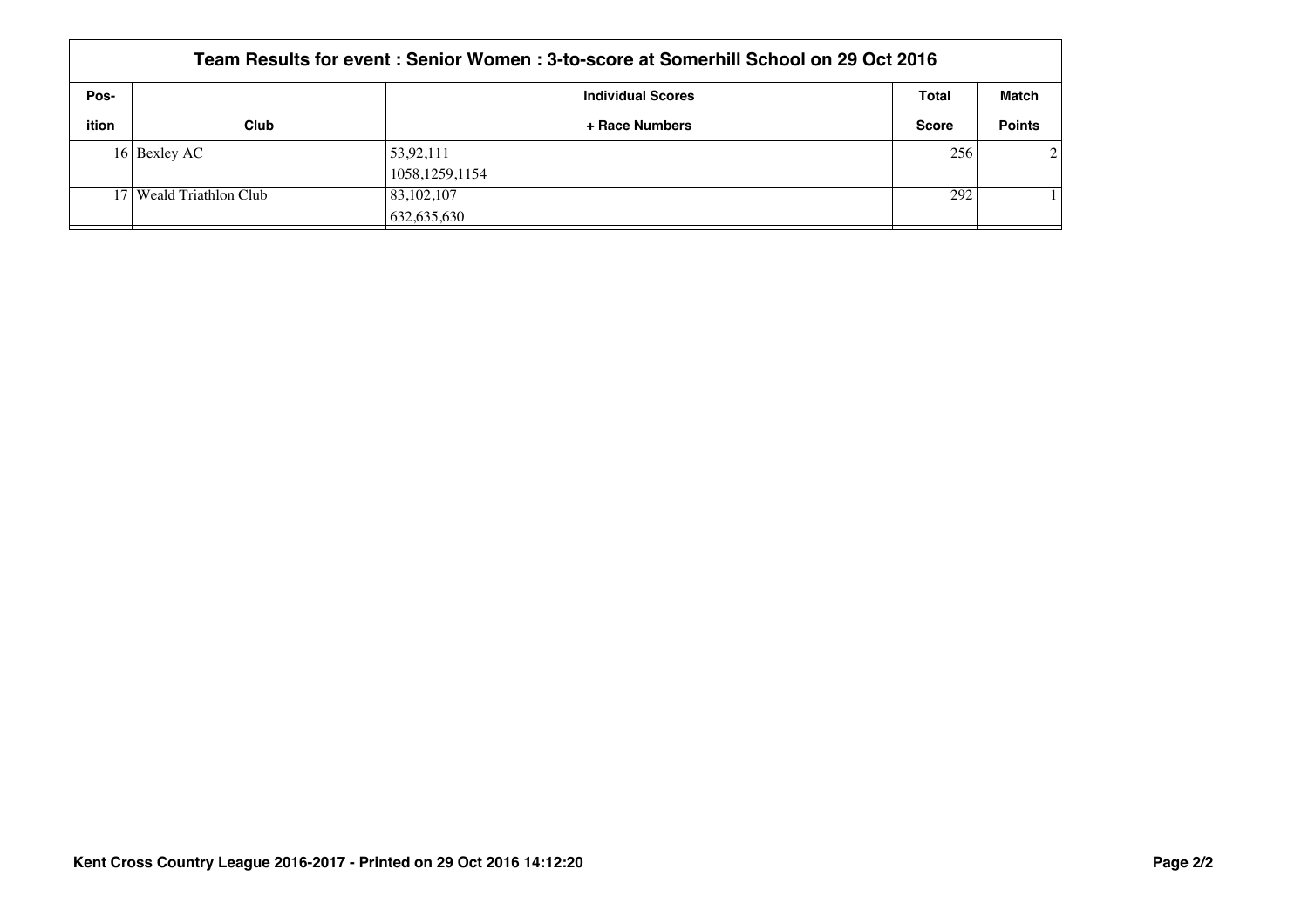| Pos-           |                                              | <b>Individual Scores</b>           | Total        | <b>Match</b>   |
|----------------|----------------------------------------------|------------------------------------|--------------|----------------|
| ition          | Club                                         | + Race Numbers                     | <b>Score</b> | <b>Points</b>  |
|                | Blackheath & Bromley Harriers AC             | 1,2,6,17,19,23                     | 68           | 11             |
|                |                                              | 6114,330,326,329,6116,325          |              |                |
| $\overline{2}$ | Tonbridge AC                                 | 8, 10, 13, 34, 43, 50              | 158          | 10             |
|                |                                              | 981,568,6120,569,6133,570          |              |                |
|                | 3 Cambridge Harriers                         | 4, 15, 30, 46, 71, 77              | 243          | 9              |
|                |                                              | 925,928,933,935,6122,1260          |              |                |
|                | 4 Dartford Harriers AC                       | 14, 16, 27, 48, 62, 78             | 245          | 8              |
|                |                                              | 884, 871, 872, 877, 886, 875       |              |                |
|                | 5 Dartford Road Runners<br>5,24,25,38,63,103 | 258                                | 7            |                |
|                |                                              | 991,993,1000,999,992,708           |              |                |
|                | 6 Medway & Maidstone AC                      | 11,18,51,59,61,110                 | 310          | 6              |
|                |                                              | 314, 311, 313, 319, 316, 924       |              |                |
|                | 7 Crystal Palace Triathletes                 | 9,32,67,73,80,85                   | 346          | 5              |
|                |                                              | 45,55,47,44,43,40                  |              |                |
|                | 8 Tunbridge Wells Harriers                   | 33, 35, 55, 72, 75, 82             | 352          | 4              |
|                |                                              | 682,676,1206,692,693,698           |              |                |
|                | 9 Folkestone RC                              | 28, 39, 69, 74, 79, 90             | 379          | 3              |
|                |                                              | 1092, 1081, 1093, 1078, 1103, 1077 |              |                |
|                | 10 Greenwich Tritons Triathlon Club          | 64, 70, 81, 91, 100, 106           | 512          | $\overline{2}$ |
|                |                                              | 198, 195, 194, 204, 203, 244       |              |                |
|                | 11 Bexley AC                                 | 53,92,111,112,116,120              | 604          | 1              |
|                |                                              | 1058, 1259, 1154, 1261, 1051, 1054 |              |                |
|                |                                              |                                    |              |                |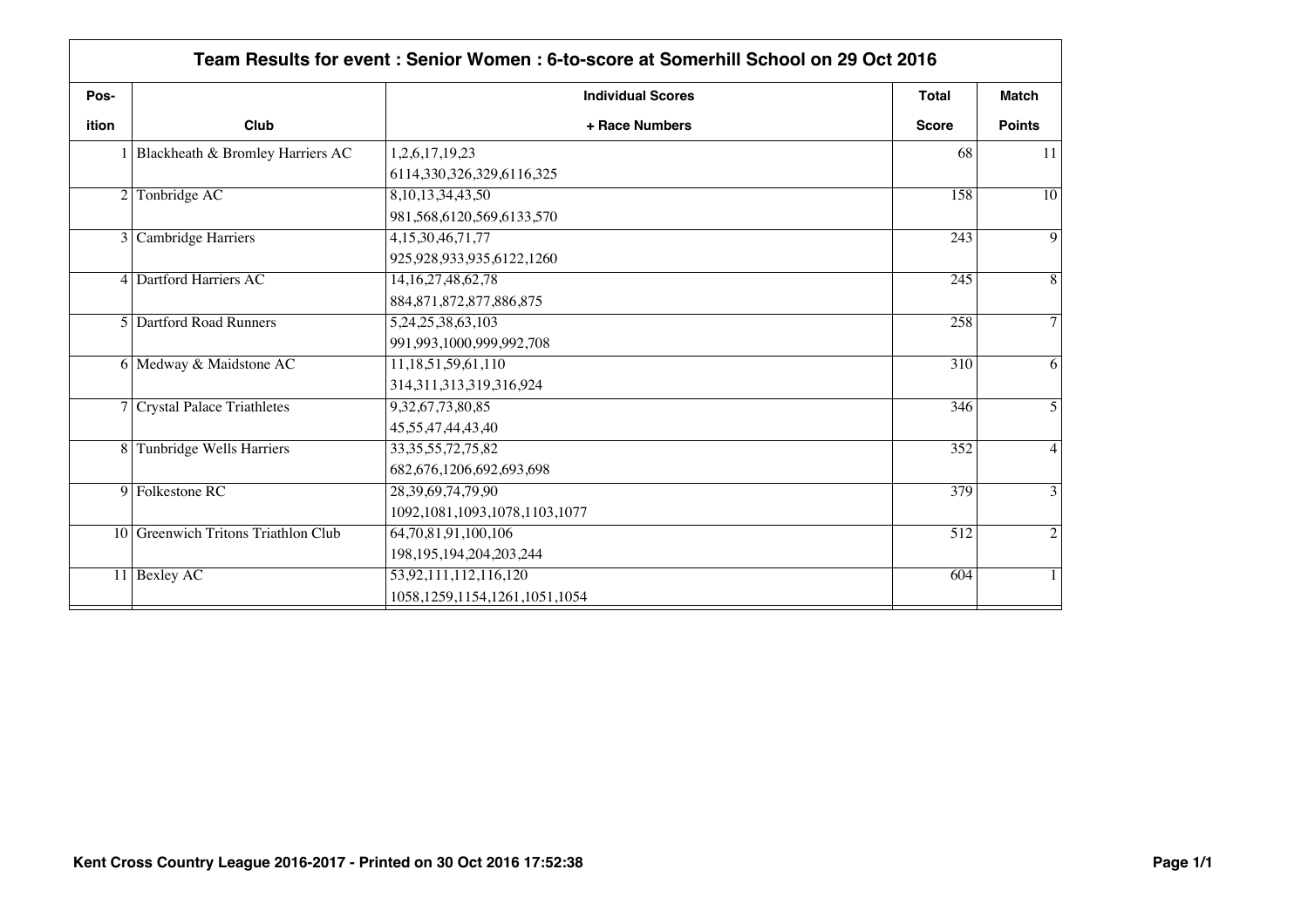| Pos-         |                                     | <b>Individual Scores</b> | Total            | <b>Match</b>    |
|--------------|-------------------------------------|--------------------------|------------------|-----------------|
| <b>ition</b> | Club                                | + Race Numbers           | <b>Score</b>     | <b>Points</b>   |
|              | 1 Medway & Maidstone AC             | 2,5,6,13                 | 26               | 20              |
|              |                                     | 140,2011,2008,141        |                  |                 |
|              | 2 Blackheath & Bromley Harriers AC  | 8,11,12,20               | $\overline{51}$  | $\overline{19}$ |
|              |                                     | 403,464,2014,2021        |                  |                 |
|              | 3 Tonbridge AC                      | 9,14,21,23               | $\overline{67}$  | $\overline{18}$ |
|              |                                     | 573,595,592,604          |                  |                 |
|              | 4 Dartford Harriers AC              | 1,15,18,34               | $\overline{68}$  | $\overline{17}$ |
|              |                                     | 953,970,962,959          |                  |                 |
|              | 5 Cambridge Harriers                | 4,26,29,49               | 108              | $\overline{16}$ |
|              |                                     | 741, 746, 744, 736       |                  |                 |
|              | 6 Bexley AC                         | 10,16,28,54              | 108              | $\overline{15}$ |
|              |                                     | 1262, 2044, 2041, 1038   |                  |                 |
|              | 7 South Kent Harriers               | 3,7,62,106               | 178              | $\overline{14}$ |
|              |                                     | 82,2005,90,91            |                  |                 |
|              | 8 Tunbridge Wells Harriers          | 25, 32, 55, 71           | 183              | $\overline{13}$ |
|              |                                     | 667, 666, 675, 668       |                  |                 |
|              | 9 Crystal Palace Triathletes        | 22,47,97,128             | 294              | $\overline{12}$ |
|              |                                     | 69,61,56,63              |                  |                 |
|              | 10 Greenwich Tritons Triathlon Club | 60,63,64,115             | 302              | $\overline{11}$ |
|              |                                     | 202,249,199,215          |                  |                 |
|              | 11 Folkestone RC                    | 42, 43, 116, 137         | 338              | $\overline{10}$ |
|              |                                     | 1094,1106,1090,1084      |                  |                 |
|              | 12 Sevenoaks AC                     | 78,83,88,96              | $\overline{345}$ | 9               |
|              |                                     | 770, 774, 773, 775       |                  |                 |
|              | 13 Orpington Road Runners           | 59,75,111,125            | 370              | $\overline{8}$  |
|              |                                     | 613,870,619,608          |                  |                 |
|              | 14 Istead & Ifield Harriers         | 52,89,104,131            | $\overline{376}$ | $\overline{7}$  |
|              |                                     | 19,9,1,6                 |                  |                 |
|              | 15 Medway Triathlon Club            | 41,84,147,149            | 421              | 6               |
|              |                                     | 659,656,653,657          |                  |                 |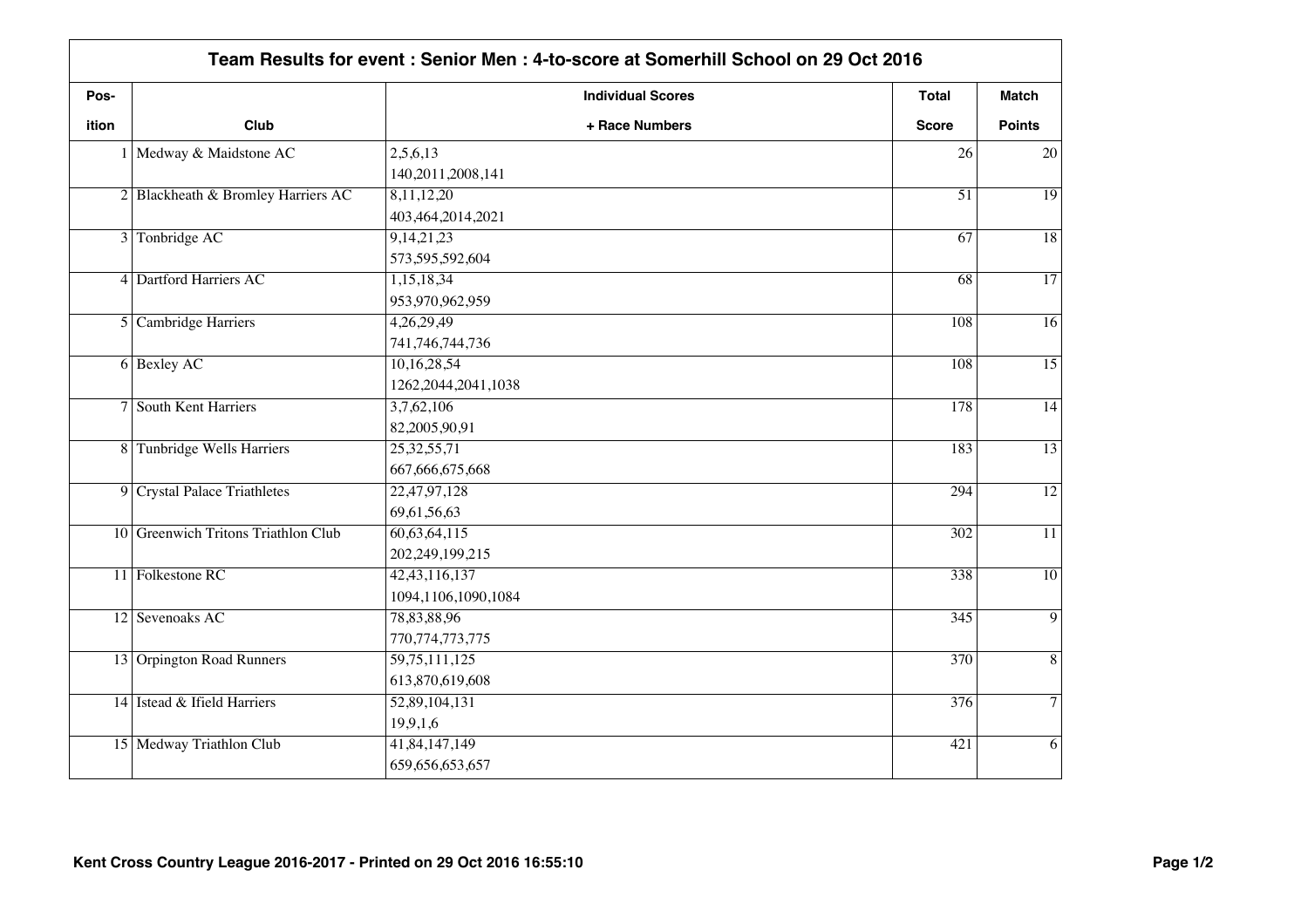|       | Team Results for event : Senior Men : 4-to-score at Somerhill School on 29 Oct 2016 |                          |              |                |  |  |
|-------|-------------------------------------------------------------------------------------|--------------------------|--------------|----------------|--|--|
| Pos-  |                                                                                     | <b>Individual Scores</b> | <b>Total</b> | Match          |  |  |
| ition | Club                                                                                | + Race Numbers           | <b>Score</b> | <b>Points</b>  |  |  |
|       | 16 Beckenham RC                                                                     | 30,77,153,185            | 445          | $\mathfrak{H}$ |  |  |
|       |                                                                                     | 1142, 1121, 1133, 1126   |              |                |  |  |
|       | 17 Weald Triathlon Club                                                             | 72,114,129,133           | 448          | $\vert$        |  |  |
|       |                                                                                     | 641, 634, 622, 640       |              |                |  |  |
|       | 18 Dartford Road Runners                                                            | 70, 107, 121, 158        | 456          | $\overline{3}$ |  |  |
|       |                                                                                     | 151, 152, 292, 163       |              |                |  |  |
|       | 19   Maidstone Harriers                                                             | 81, 136, 141, 174        | 532          | $\overline{2}$ |  |  |
|       |                                                                                     | 265, 272, 270, 260       |              |                |  |  |
|       | 20 Rebel Runners Medway                                                             | 109, 151, 169, 206       | 635          |                |  |  |
|       |                                                                                     | 172,938,174,181          |              |                |  |  |